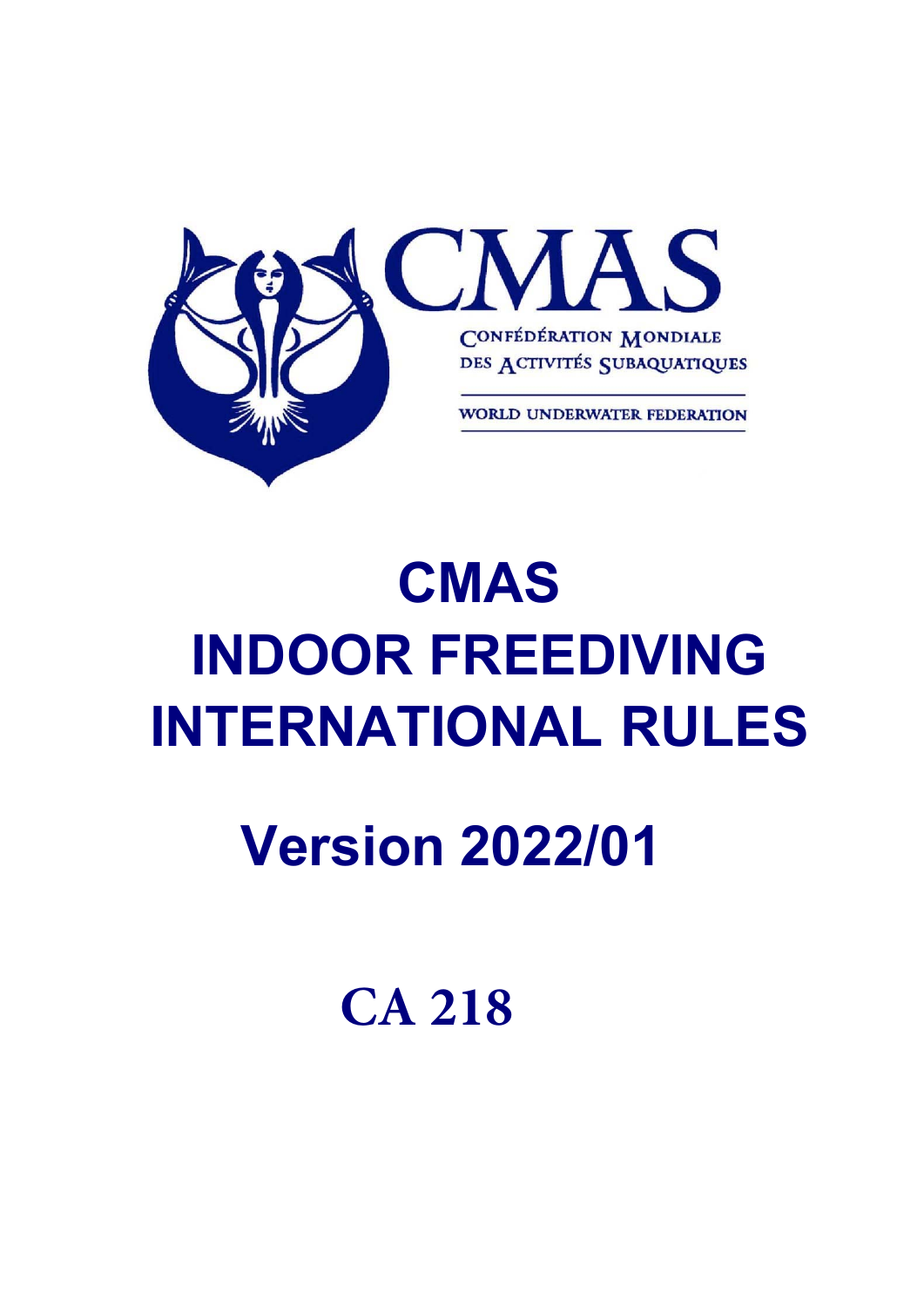

# **CONTENTS**

|                | $\overline{2}$ |
|----------------|----------------|
|                |                |
|                |                |
| 1.1            |                |
| 1.1.1          |                |
| 1.1.2          |                |
| 1.1.3          |                |
| 1.1.4          |                |
| 1.1.5          |                |
| 1.1.6          |                |
| 1.1.7          |                |
| 1.1.8          |                |
| 1.1.9          |                |
| 1.1.10         |                |
| 1.1.11         |                |
| 1.1.12         |                |
| 1.1.13         |                |
| 1.1.14         |                |
| 1.1.15         |                |
|                |                |
|                |                |
| 1.2.1          |                |
| 1.2.2          |                |
| 1.2.3          |                |
| 1.2.4          |                |
|                |                |
|                |                |
|                |                |
| 2.1            |                |
| 2.1.1          |                |
|                |                |
| 2.1.2          |                |
| 2.1.3          |                |
| 2.1.4          |                |
| 2.1.5          |                |
| 2.1.6          |                |
|                |                |
| 2.2.1          |                |
| 2.2.2          |                |
| 2.2.3          |                |
| 2.2.4          |                |
|                |                |
|                |                |
| 3.1            |                |
| 3.1.1          |                |
| 3.1.2          |                |
| 3.1.3          |                |
|                |                |
|                |                |
| 3.2.1          |                |
| 3.2.2<br>3.2.3 |                |

Î.

Version 2022-01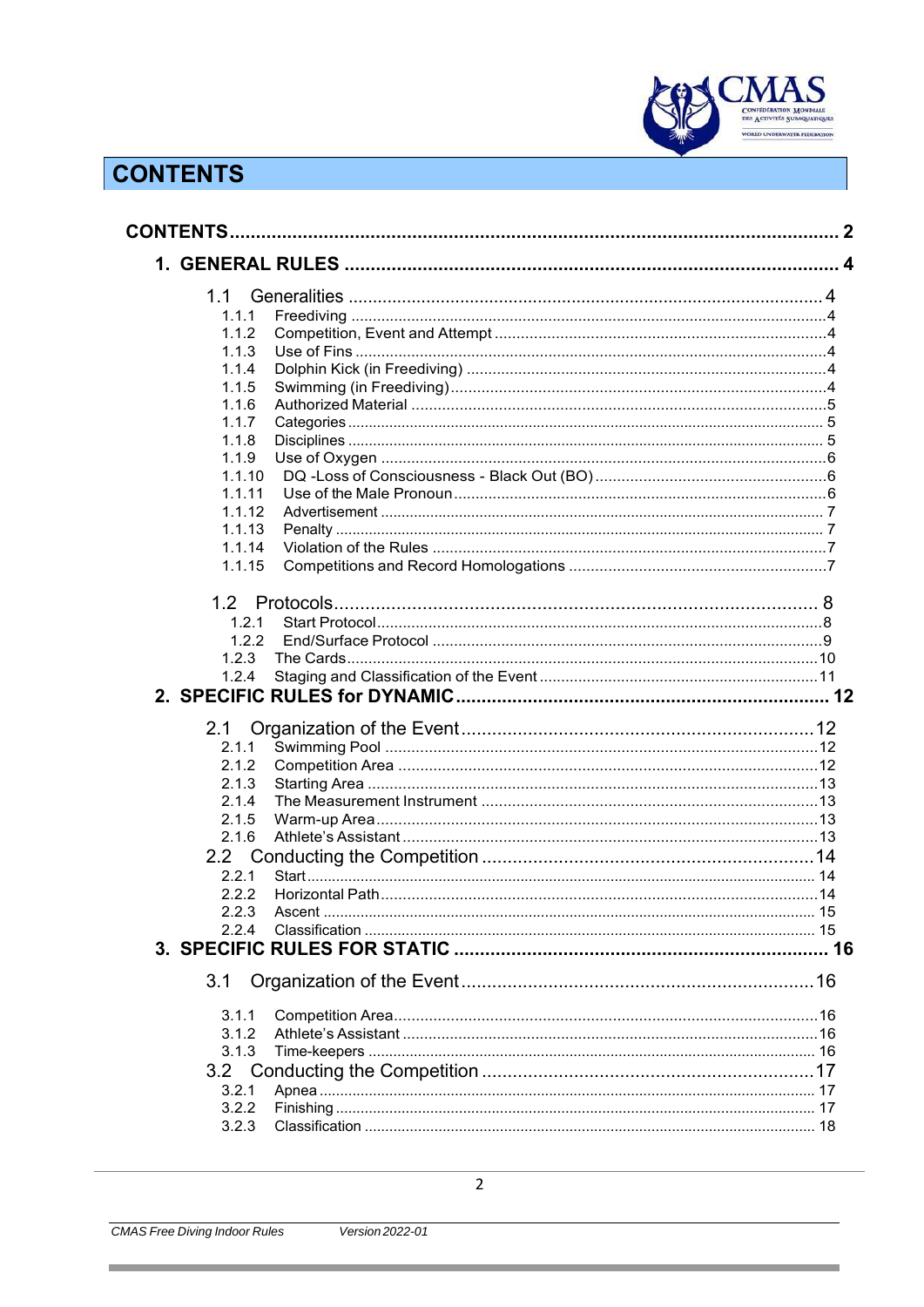| 4 2 1 |  |
|-------|--|
|       |  |
| 423   |  |
| 424   |  |

٠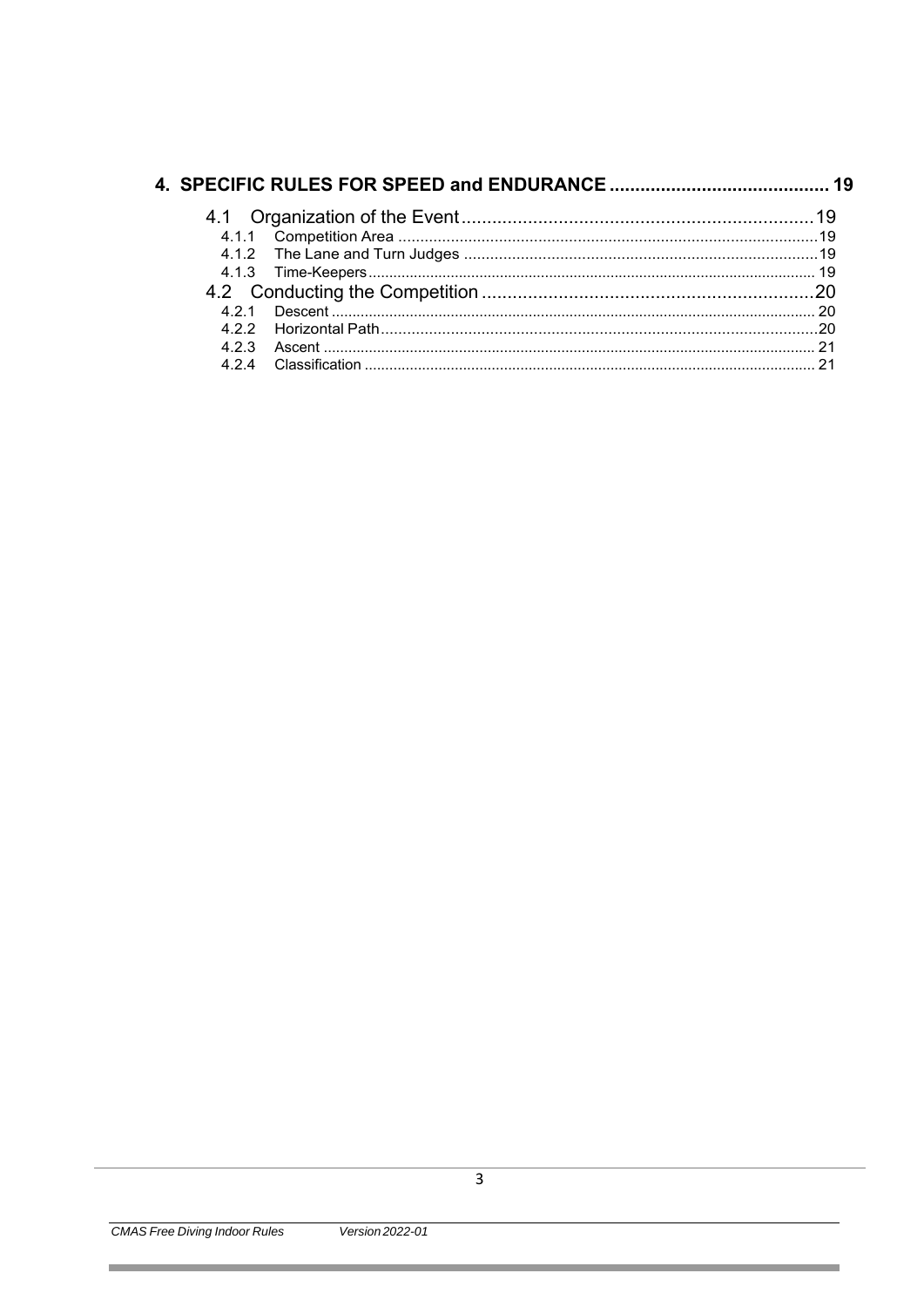

# **1. GENERAL RULES**

# 1.1 1 General

## **1.1.1 Freediving**

**1.1.1.1** The term "Freediving" designates a sporting event in "Apnea" where the athlete holds his breath while keeping his airways below the surface of the water.

# **1.1.2 Competition, Event and Attempt**

**1.1.2.1** The term **competition** is used to describe a gathering of freediving competitors, and may be comprised of several disciplines.

**1.1.2.2** The term **event** indicates each of the contests making up a competition.

**1.1.2.3** The term **attempt** designates a single effort of the athlete. For instance, one dynamic course or one static apnea.

**1.1.2.4 Performance** is the result of the athlete's attempt, measured in distance or time interval.

# **1.1.3 Use of Fins**

**1.1.3.1** The athlete may use a monofin or bi-fins (except for no-fin events).

**1.1.3.2** When fins are used, they must be powered only by the muscular power of the athlete, without use of any mechanism, even if the latter is activated by the muscles.

**1.1.3.3** In bi-fins events, it is not only the equipment that matters but also the swimming style: no dolphin kick is allowed, except in the 3 meters after the start and each turn. If the athlete performs a dolphin kick outside these 3-meter zones, then a general penalty is applied for each cycle (one cycle is up and down).

# **1.1.4 Dolphin Kick (in Freediving)**

**1.1.4.1** A kick in which the legs move up and down together. The up and down motion constitutes one cycle.

# **1.1.5 Swimming (in Freediving)**

**1.1.5.1** Propelling oneself through water using movements of the limbs.

| CMAS Free Diving Indoor Rules | Version 2022-01 |  |
|-------------------------------|-----------------|--|
|                               |                 |  |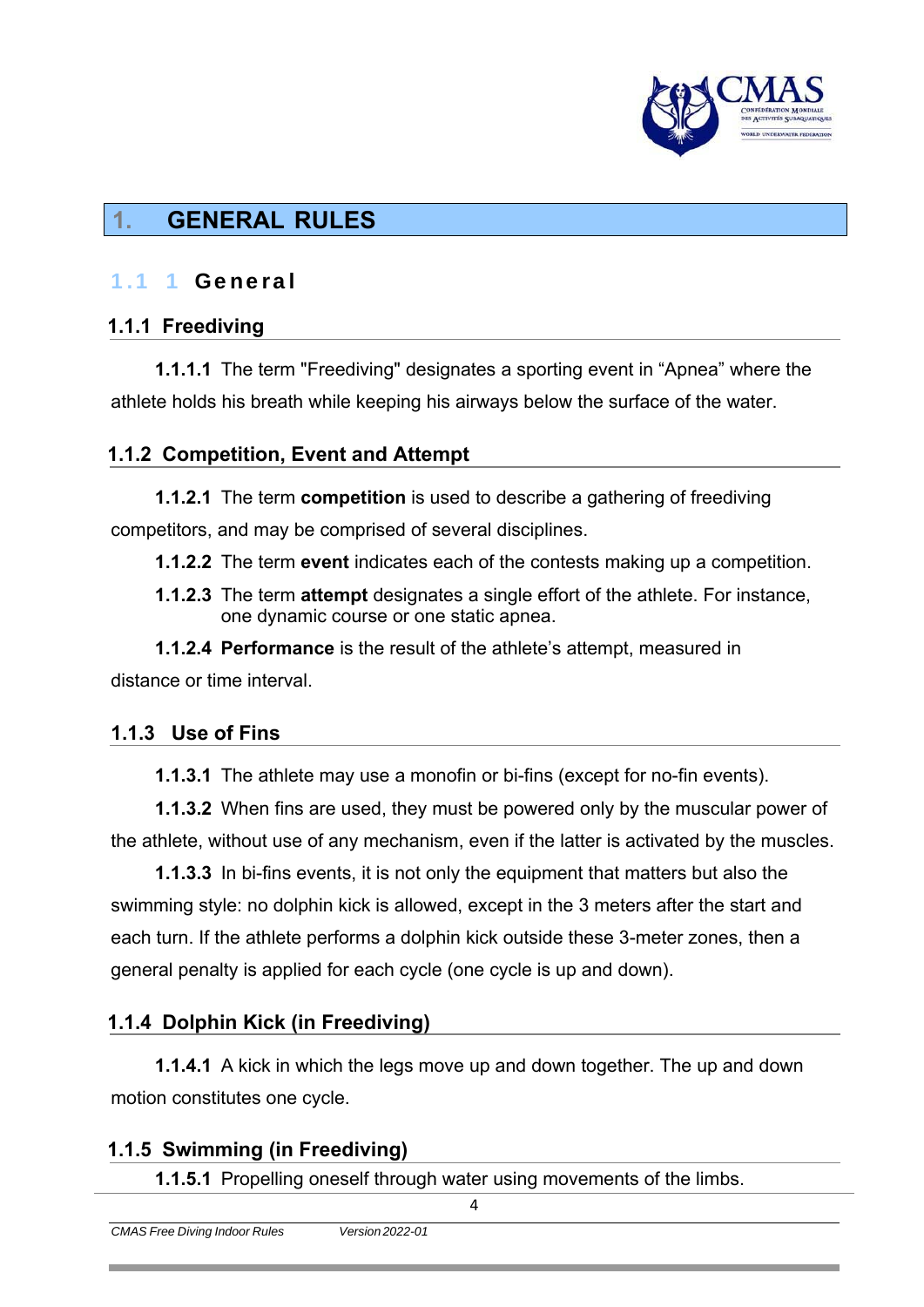

#### **1.1.6 Authorized Material**

- **1.1.6.1** Mask or goggles.
- **1.1.6.2** Nose clip.
- **1.1.6.3** Diving Suit.
- **1.1.6.4** Watch/Dive Computer

**1.1.6.5** The athletes may use a personal weight system. If weight is used, the athlete must use it with a quick release system and must wear it on the outside of his clothing. In no case may the athletes have weights hidden under their clothing. The athletes have the right to drop their weights during the attempt or during the surface protocol.

# **1.1.7 Categories**

**1.1.7.1** Official competitions are organized for men and/or women. Athletes from 15 to 17 years old participate in the junior category. The senior category corresponds to ages 18 to 49. Athletes who are at least 50 years old belong to the master's group, which is further subdivided into categories 50-54, 55-59, 60-64, 65-70 and over 70. Master athletes may, if they wish, compete in the senior's category. If a master athlete improves a masters' record while participating in the senior category this is recognized as a masters record. The age of an athlete is obtained by subtracting the year of birth from the year of the season. For example, in 2022 an athlete born in 2005 is (2022- 2005=17) junior. An athlete born in 1963 (2022-1963=59) belongs to the 55-59 master's group.

#### **1.1.8 Disciplines**

#### **Dynamic**

**1.1.8.1** Dynamic is a discipline where the athlete aims to cover the maximum horizontal distance while keeping the body below the surface of the water in apnea.

**1.1.8.2** This discipline is conducted in a swimming pool with the use of fins or without fins. World, Continental and National records are recognized for swimming pool events only. 5

**1.1.8.3** There are three Dynamic disciplines: **DYN** (monofin and/or bi-fins), **DBF**  (bi-fins only as a separate competition), and **DNF** (without fins).

| <b>CMAS Free Diving Indoor Rules</b> | Version 2022-01 |  |
|--------------------------------------|-----------------|--|
|                                      |                 |  |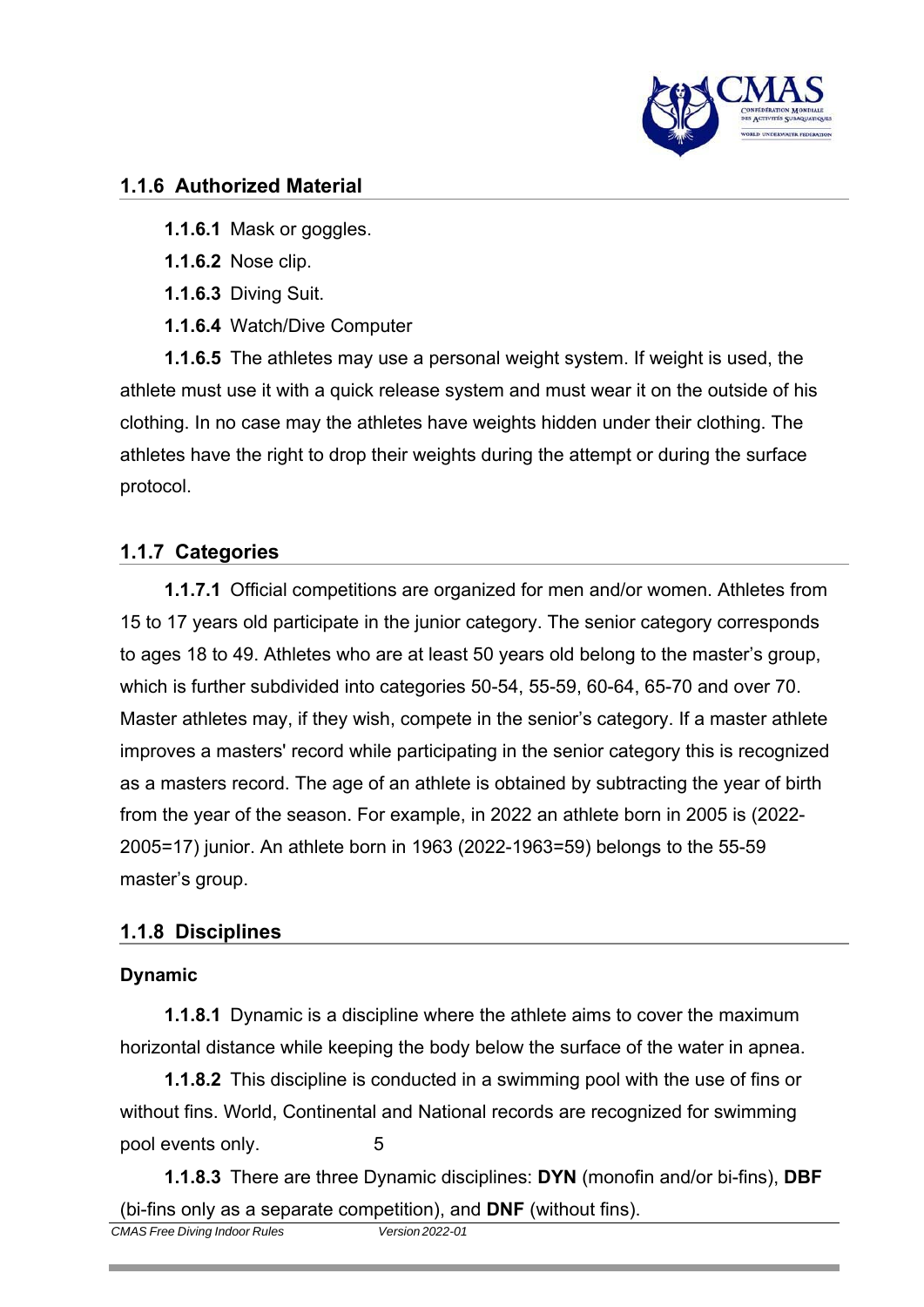

#### **Static**

**1.1.8.4** Static apnea is a discipline where the athlete aims to perform a maximum duration in "Apnea", holding one's breath on the water's surface. World, Continental and National records are recognized for swimming pool events only.

#### **Speed-Endurance**

**1.1.8.5** Speed - Endurance are disciplines where the athlete aims to cover a fixed distance in the minimum possible time. The event is conducted in a swimming pool. The athlete must swim the pool's entire length, alternating apnea swimming with passive recovery at the pool's ends.

**1.1.8.6** This discipline must be swum with fins, with a single classification, without distinction between bi-fins and monofin, which means that the style of swimming with bifins is free.

**1.1.8.7** The typical distances for speed-endurance are Speed 2x50m and Endurance 8x50m and 16x50m. World, Continental and National records are recognized for swimming pool events only.

#### **1.1.9 Use of Oxygen**

**1.1.9.1** Before an attempt, the use of oxygen is strictly forbidden. An athlete who has been declared guilty of the use of oxygen, or of a gas with oxygen excess compared to ambient air, will be immediately disqualified and will be subject to suspension from participation in CMAS competitions and championships for a period which will be defined by the Confederation.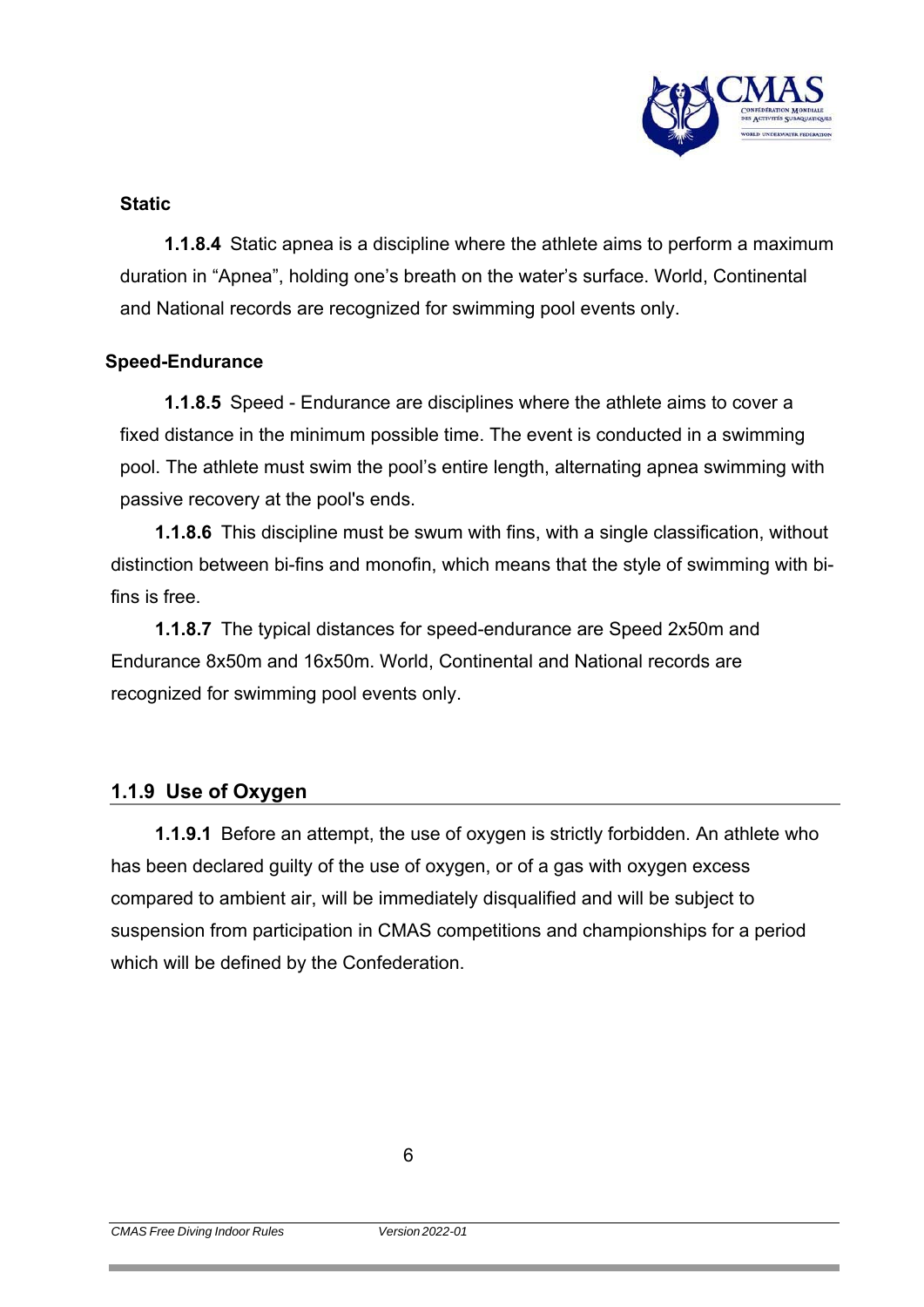

# **1.1.10 DQ - Loss of Consciousness- Black Out (BO);**

**1.1.10.1** The athlete will be disqualified if he cannot complete the Surface Protocol within 20 seconds of surfacing, or if he needs safety intervention before, during, or after 20 seconds of surfacing.

**1.1.10.2** In the case of Loss of Consciousness-Black Out on the surface, the athlete will be disqualified. He must be examined by a doctor who will decide if the athlete is able to continue the competition the next day(s).

**1.1.10.3** In the case of an underwater Black Out, the athlete will be disqualified and will not be allowed to compete the next day. The athlete must be examined by a doctor and can continue the competition the day after the next only with the doctor's approval.

# **1.1.11 Use of Male Pronoun**

**1.1.11.1** The male pronoun will be used throughout, solely in order to avoid awkward formulations. All persons participating in a competition, in any role, may be of either sex.

#### **1.1.12 Advertisement**

**1.1.12.1** For all competitions and international championships, the wearing of advertising on the fins and mask is authorized without restriction.

**1.1.12.2** Advertising is also allowed on the clothing, but nevertheless it should be clear that when international championships take place, athletes are obliged to present themselves for ceremonies in the official apparel of their national team.

#### **1.1.13 Penalty**

**1.1.13.1** Whenever a rule is violated in a way precisely defined in the corresponding articles, a general penalty is applied. In the case of dynamic freediving the general penalty consists of subtracting 3 (three) meters from the performance realized by the athlete. In the case of speed-endurance events, the general penalty is equal to 10 % of the final time. 7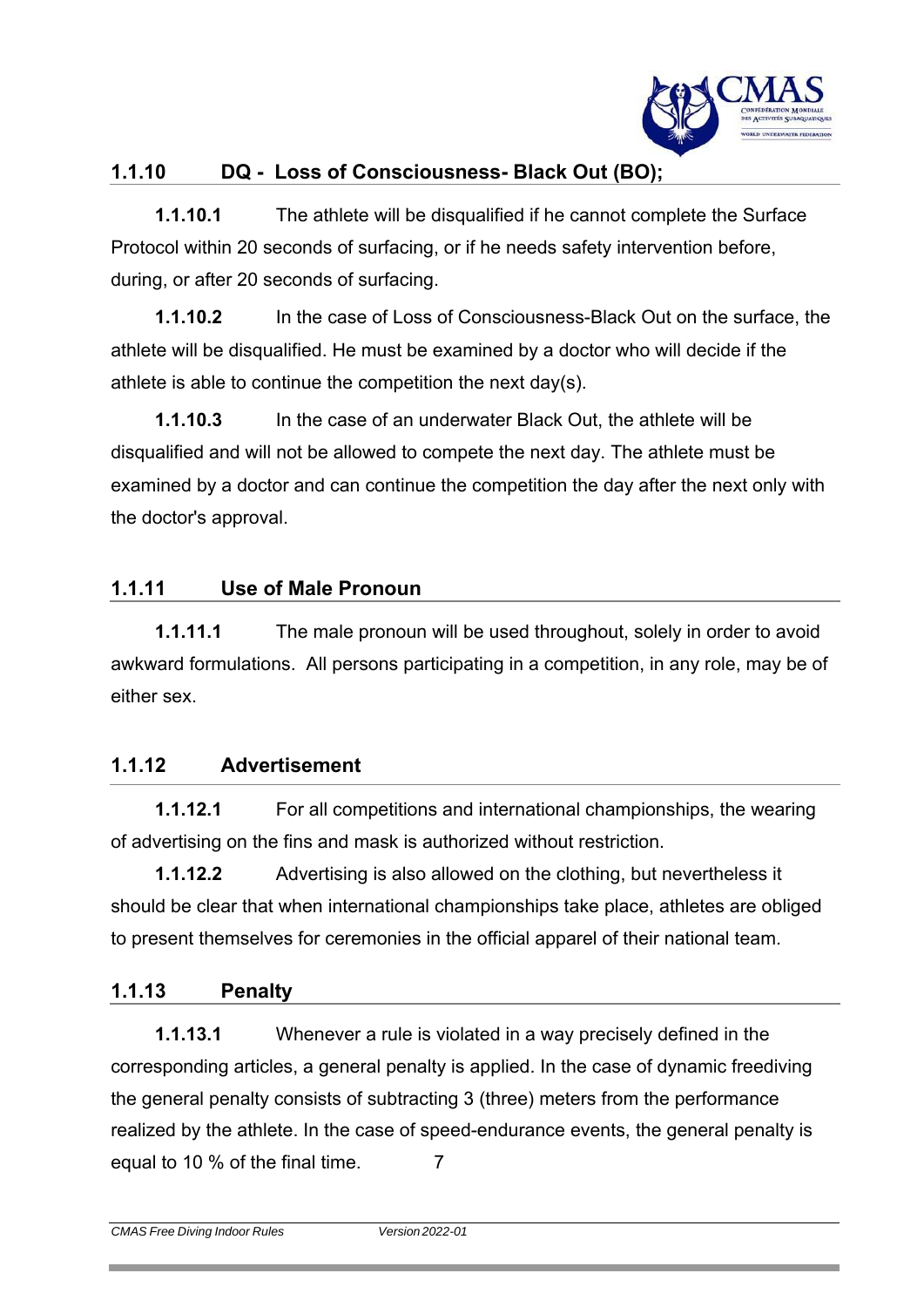

## **1.1.14 Violation of the Rules**

**1.1.14.1** The violation of rules leads to disqualification from the event unless otherwise (penalty or general penalty) specified in a corresponding article.

#### **1.1.15 Competitions and Record Homologations**

**1.1.15.1** Competitions and record homologations are subject to the latest versions of the "Procedures of Championships" and "Contract for Record Attempts" documents available on the CMAS website.

# **1.2 Protocols**

#### **1.2.1 Start Protocol**

**1.2.1.1** The athletes admitted to the competition must be present one hour prior to their top time at the place defined by Chief Judge, such as in the warm-up area which is situated near the competition area.

**1.2.1.2** Forty-five (45) minutes before their top time the athletes must be at the disposal of the Warm-Up Judge who will so inform the Start Judge.

**1.2.1.3** Only during the period of the last 45 (forty-five) minutes before top time the athlete is allowed to go into the water.

**1.2.1.4** The athletes will start every 5 (five) minutes minimum.

**1.2.1.5** In the case of existence of several competition lanes, there will be simultaneous start times.

**1.2.1.6** The attempt begins when the judge informs the athlete that he can go to the start area.

**1.2.1.7** The athlete will then have three minutes to prepare himself to immerse. If the start point is free from the previous athlete, the athlete may come there earlier by asking the judge.

**1.2.1.8** He will be reminded of the time by the starter:

- Last 3 minutes / 2 minutes / 1.5 minutes / 1 minute / 30s / 20s / 10s / 5, 4, 3, 2, 1 / Top Time / +10s / +20s / +25, 26, 27, 28, 29, 30.
- The athlete can start anywhere from "Top Time" to +30s (30s window). If the airways are not in the water at the count of +30s, he will be disqualified (except in Speed and Endurance).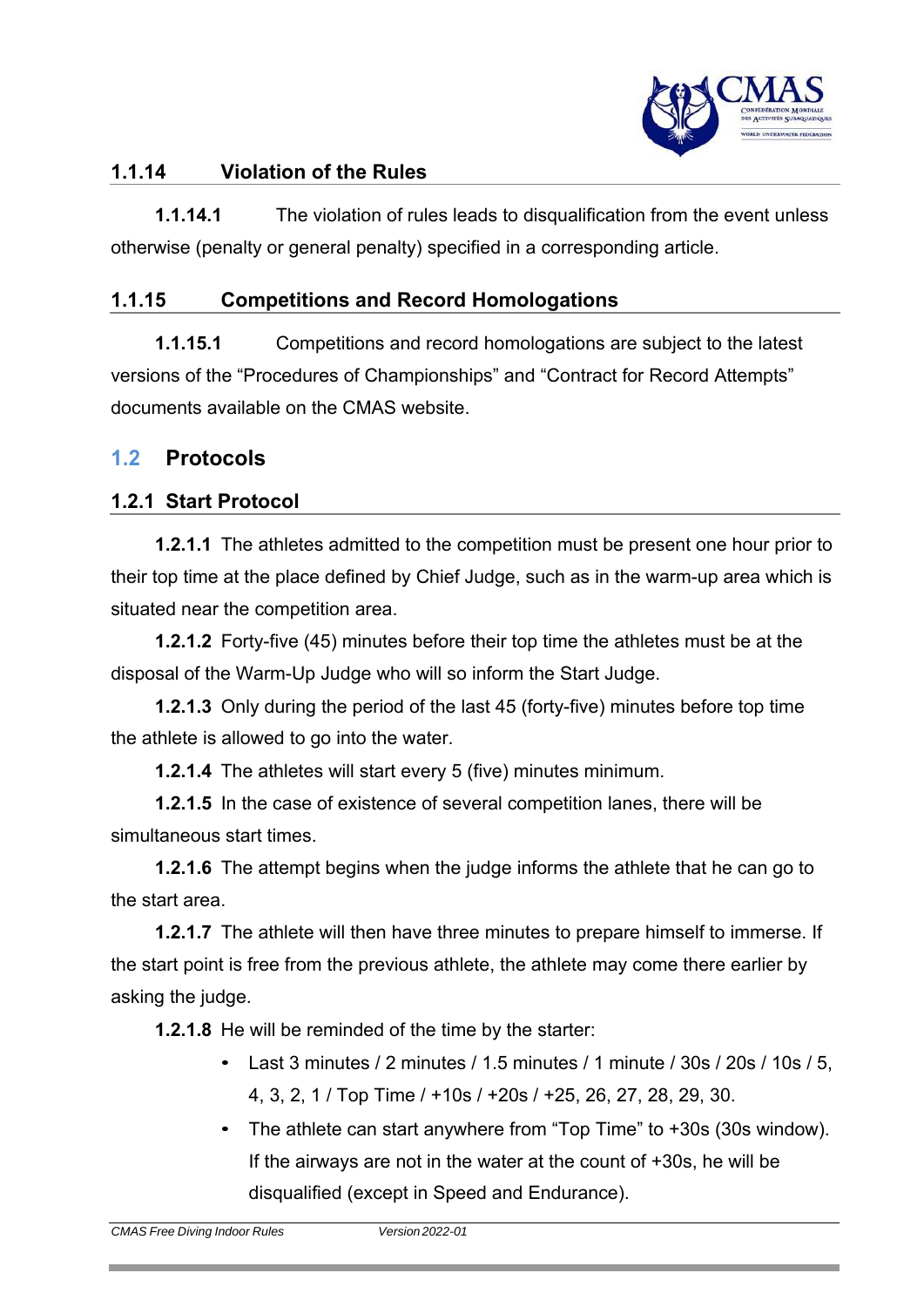

**1.2.1.9** The athlete is not allowed to start before the "Top Time" or else he will be disqualified

**1.2.1.10** In speed-endurance disciplines, the time keepers start the chronometers at the "Top Time".

**1.3.1.11** The countdown must be announced in English in all international competitions.

# **1.2.2 End/Surface Protocol**

**1.2.2.1** At the end of the attempt the athlete can push from the bottom of the pool to emerge at the surface.

**1.2.2.2** Immediately upon surfacing (when the airways of the athlete emerge), the 20-second count starts.

**1.2.2.3** When he is on the surface, during the 20 (twenty) seconds protocol time, beginning after surfacing, the athlete must: complete the Surface Protocol (OK Sign of the conventional underwater activities such as two fingers making a circle) in the direction of the Chief Judge who will be on the deck of the pool.

**1.2.2.4** The athlete is not allowed to hold the edge of the pool in dynamic disciplines and he must stay afloat, holding the lane line without necessitating external assistance, for all disciplines except Static.

**1.2.2.5** Accidental touch (not hold), is up to the decision of Chief Judge.

**1.2.2.6** The athlete is allowed to hold the edge of the pool the Static discipline.

**1.2.2.7** Maintaining the head above surface is defined as the airways and equivalent level of the sides of the head (roughly from the middle of the ears) and continuing the line around the back of the head must be over the water's surface.

**1.2.2.8** During the protocol, the athletes' head (as defined above) must not be in contact with the lane line or with any part of the body such as the hands, arms etc. to get support/help. If this is the case, the judge will ask the safety assistant to hold/help the athlete which leads to a DQ decision.

**1.2.2.9** For the Surface Protocol validation in CMAS International Competitions, there has to be a Chief Judge (assigned by CMAS), or Assistant Judge (assigned by CMAS to assist to the Chief Judge), and National Judge responsible for video observation. In other competitions (private, national, etc.) a Chief Judge and video Judge will be enough. 9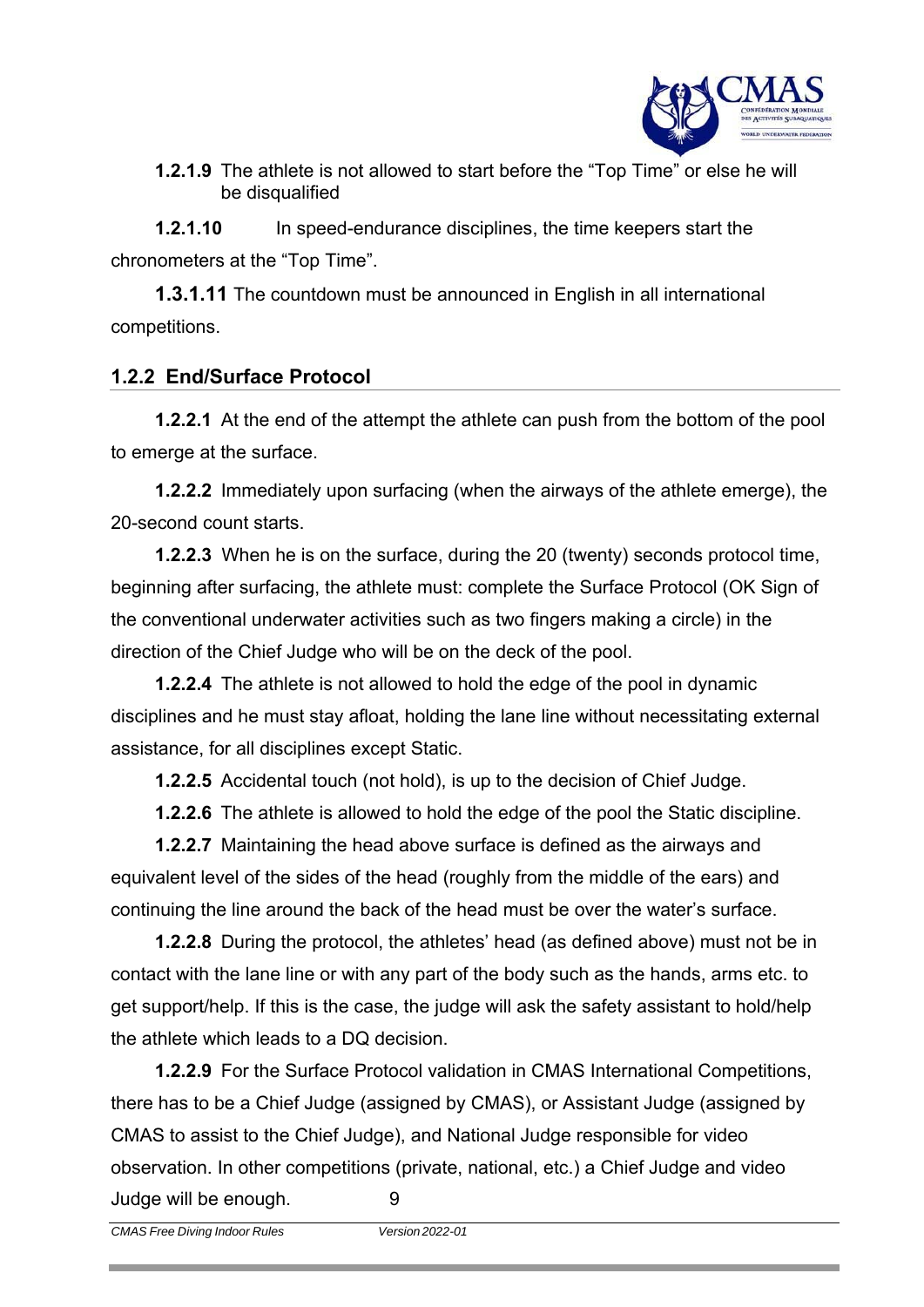

**1.2.2.10** The judges will determine and present the final decision on the performance within 3 (three) minutes after the completion of the attempt. If it is technically impossible to reach a decision within three minutes the Chief Judge may decide to make the decision at the end of the current event, so as not to disrupt the competition's timing.

**1.2.2.11** Video arbitration is mandatory for an international championship

**1.2.2.12** If the athlete is touched by people from the organization

accidentally, the final decision on whether this act was help or not, will be made by the Chief Judge.

**1.2.2.14** People around and spectators must remain calm and silent during the athlete's surface protocol and recovery. In the violation of this, the Chief Judge can decide to evict the people/team members from the competition area.

**1.2.2.15** Any kind of screaming or help from the athlete's national delegates, coaches or team members leads to the disqualification of the athlete.

# **1.2.3 The Cards**

**1.2.3.1** The meaning of the cards is as follows:

- If everything is ok (with surface protocol/start, etc.), the Chief judge will show the athlete a white card.
- If a yellow card is shown, this means something may have gone wrong: there might be a penalty or DQ issue. The athlete must wait in the competition zone and the judges will deliberate. The judges have a maximum of 3 minutes to give the final decision (if this 3 (three) minutes is not enough then they can give their decision after the end of the event).
- If a red card is shown, the performance is not validated (DQ).
- World, Continental and National records are valid only with white card

**<sup>1.2.2.13</sup>** The athlete can talk during the protocol but the athlete's assistant cannot..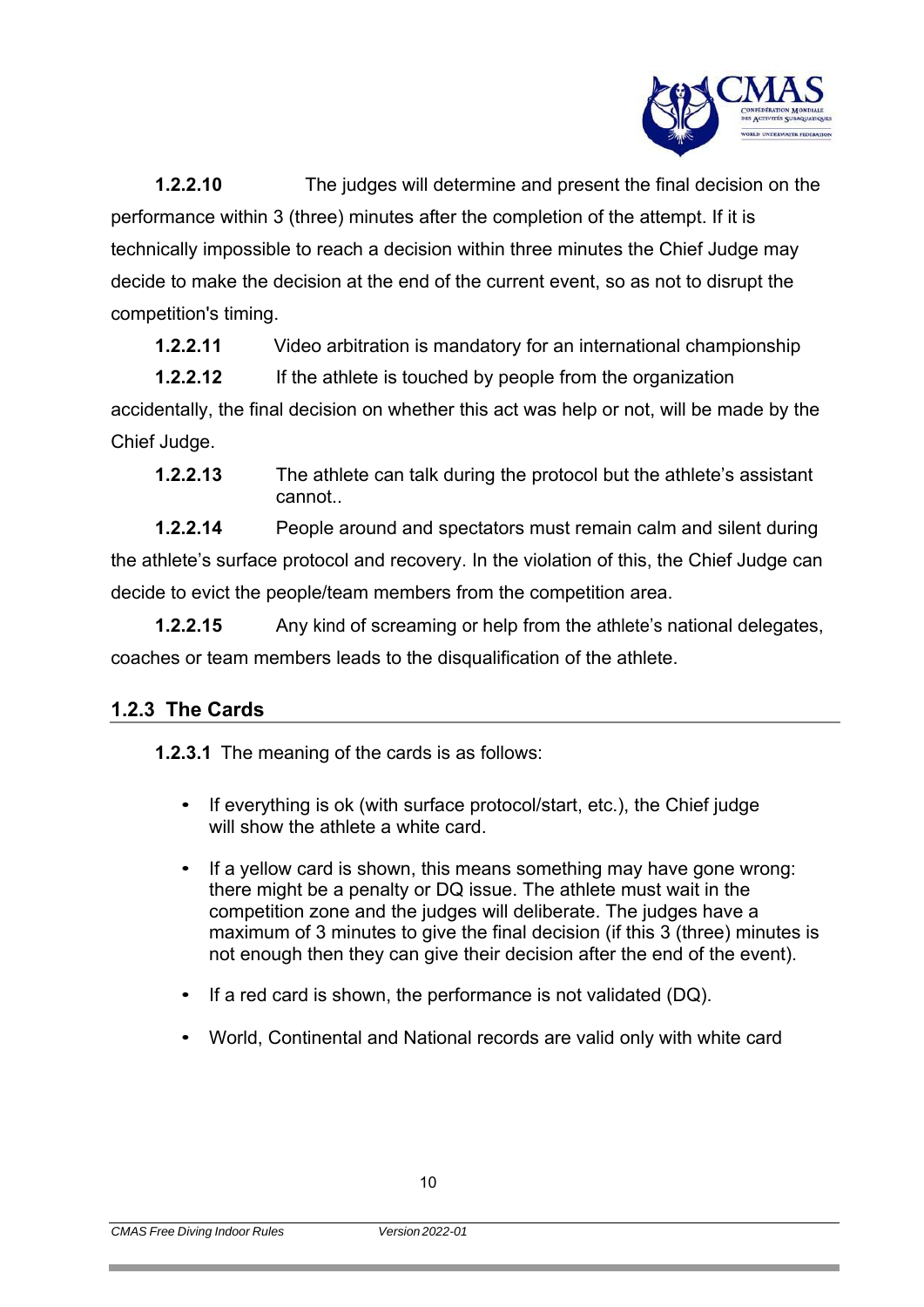

#### **1.2.4 Staging and Classification of the Event**

**1.2.4.1** There may be two start lists, for Men and Women separately (unless otherwise agreed in the technical meeting).

**1.2.4.2** The start list may be determined on the basis of the Personal Best (PB) of the athletes given by the team captains at the inscription. Personal Best for this cause is interpreted to be the best official competition result from the current or the previous year. For static, the start list must follow the PB order, but the athlete (for the safety touch signals) can declare a time which can be lower than the PB.

**1.2.4.3** The athletes with the shortest time or the shorter distance will compete first while the athlete with the longer time or longer distance will compete last (except in Speed-Endurance where the athletes with the longest time will compete first). This order may be changed according to the requirements by the Chief Judge.

**1.2.4.4** All the competitors will make one attempt. At the end of the discipline, a classification is established and made public immediately.

**1.2.4.5** In the case of a tie, the athletes will be classified "ex aequo" – sharing the place.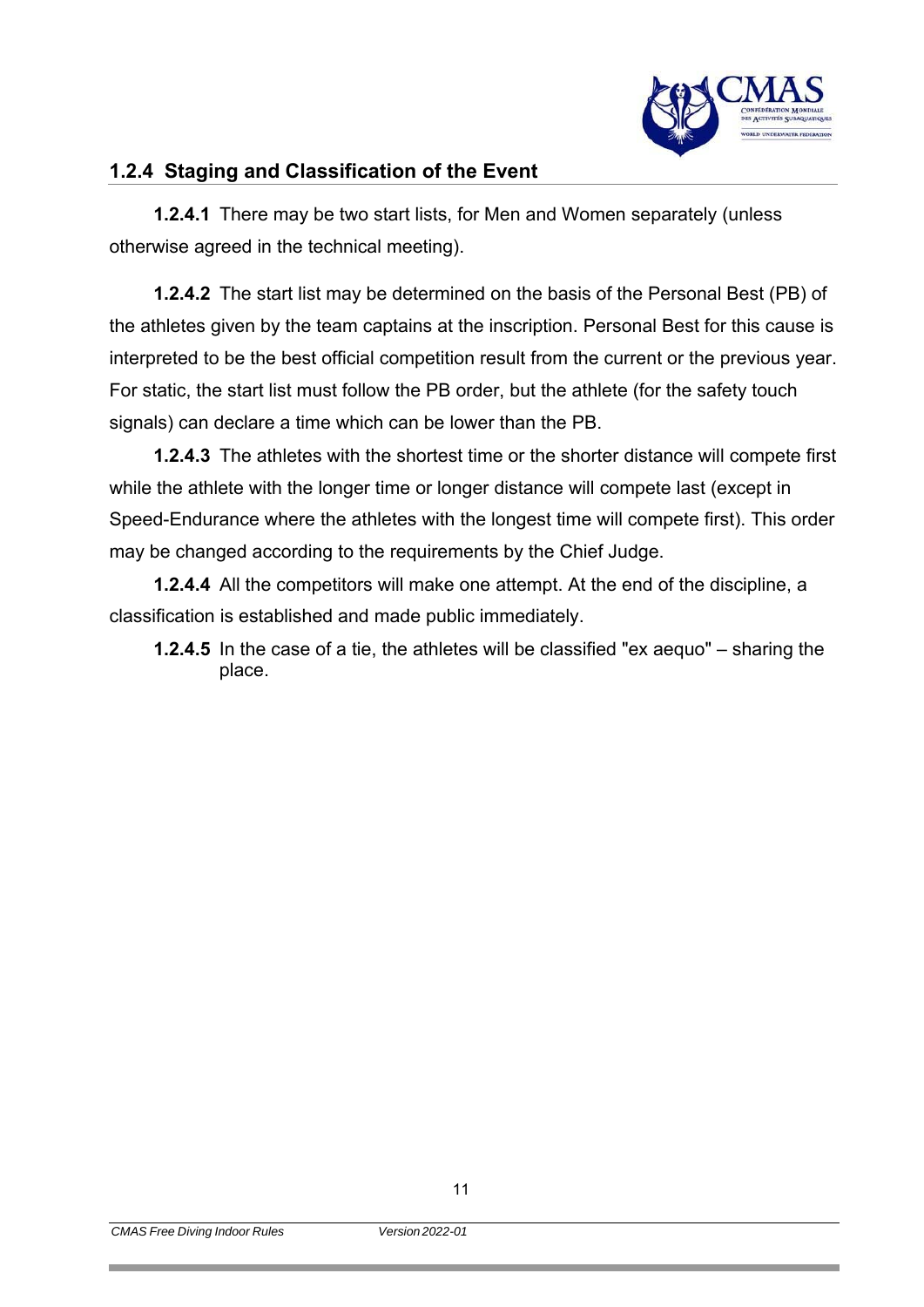

# **2. SPECIFIC RULES FOR DYNAMIC**

# 2.1 **Organization of the Event**

#### **2.1.1 Swimming Pool**

**2.1.1.1** Competitions of Dynamic Freediving in the swimming pool must take place in a 50-meter swimming pool for with fins competition, and 25 or 50-meter pool (twenty five/fifty) for without fins competition, with a minimum depth of 1.20 (one point twenty) meters.

11

**2.1.1.2** These measurements must be verified and validated by the CMAS Chief Judge.

#### **2.1.2 Competition Area**

**2.1.2.1** Up to 4 (four) competition areas may be installed in the same swimming pool. In this case, the two external lanes from each side of the pool are not allowed as competition areas. It is mandatory to have floating line on both sides of the competition area with a minimum distance of 60 cm from the edge of the pool (exit on the edge is not allowed except at the wall ends of the pool at 25m or 50m wall ends for CMAS championships, international competitions as well as for World and Continental Record recognition.

**2.1.2.2** When multiple lanes are used, the Chief Judge will define on which side the competition area will be. Spectators will only be allowed in the tribune/bleachers.

**2.1.2.3** In order to assist the judges in their decisions, an official video of the event should be taken, recording all performances of the athletes from the surface, and when it is technically possible, another video from underwater.

**2.1.2.4** A "T" mark of at least 20 (twenty) cm width must be set out on the bottom of the swimming pool at a distance of two meters from the start and two meters before the turn.

**2.1.2.5** There must be a central line indicating the 25th (twenty fifth) meter of the pool.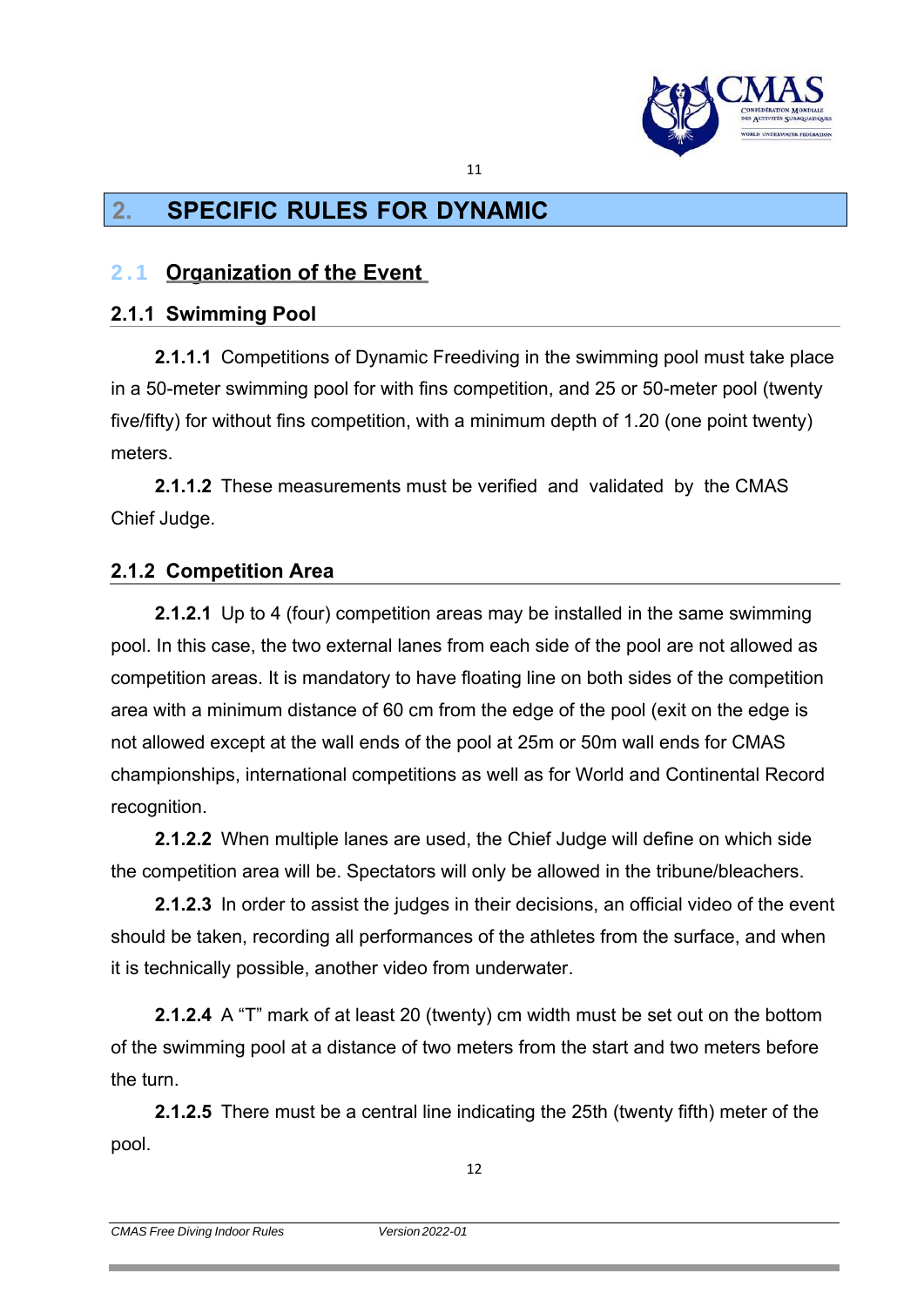

#### **2.1.3 Starting Area**

**2.1.3.1** The starting area must be clearly marked inside and outside the pool.

**2.1.3.2** If the starting zone of the pool is deeper than 1.40 (one point forty) meters then the competition site must be equipped with a mobile platform for the athlete to stand on. The platform will be removed when athlete has started.

#### **2.1.4 The Measurement**

**2.1.4.1** The measurement of the distance will be recorded to the point where athlete's airways come out of water. Measurement will be done by a meter tape put on the edge of the pool. The distance is measured and recorded with an accuracy of 1 cm.

**2.1.4.2** Other systems of automatic electronic measurement, which have been approved in advance by CMAS or have been assembled after a request by the organizing federation and approved by the Chief Judge, may be used.

#### **2.1.5 Warm-up Area**

**2.1.5.1** The rest of the lanes not being used for competition, are devoted to warmup.

**2.1.5.2** The warm-up area is reserved for the athletes who are preparing themselves for the competition under the orders of the Warm-up Judge.

#### **2.1.6 Athlete's Assistant**

**2.1.6.1** The athlete may have only one assistant until the call of the last three minutes, after the call of last three minutes no one is allowed. The assistant will leave the competition area. The judge will warn the assistant one time only.

**2.1.6.2** If the assistant continues to stay in the competition zone, this violation leads to a general penalty to the athlete.

**2.1.6.3** The Chief Judge (only) can allow the team representative to intervene in case of a technical problem.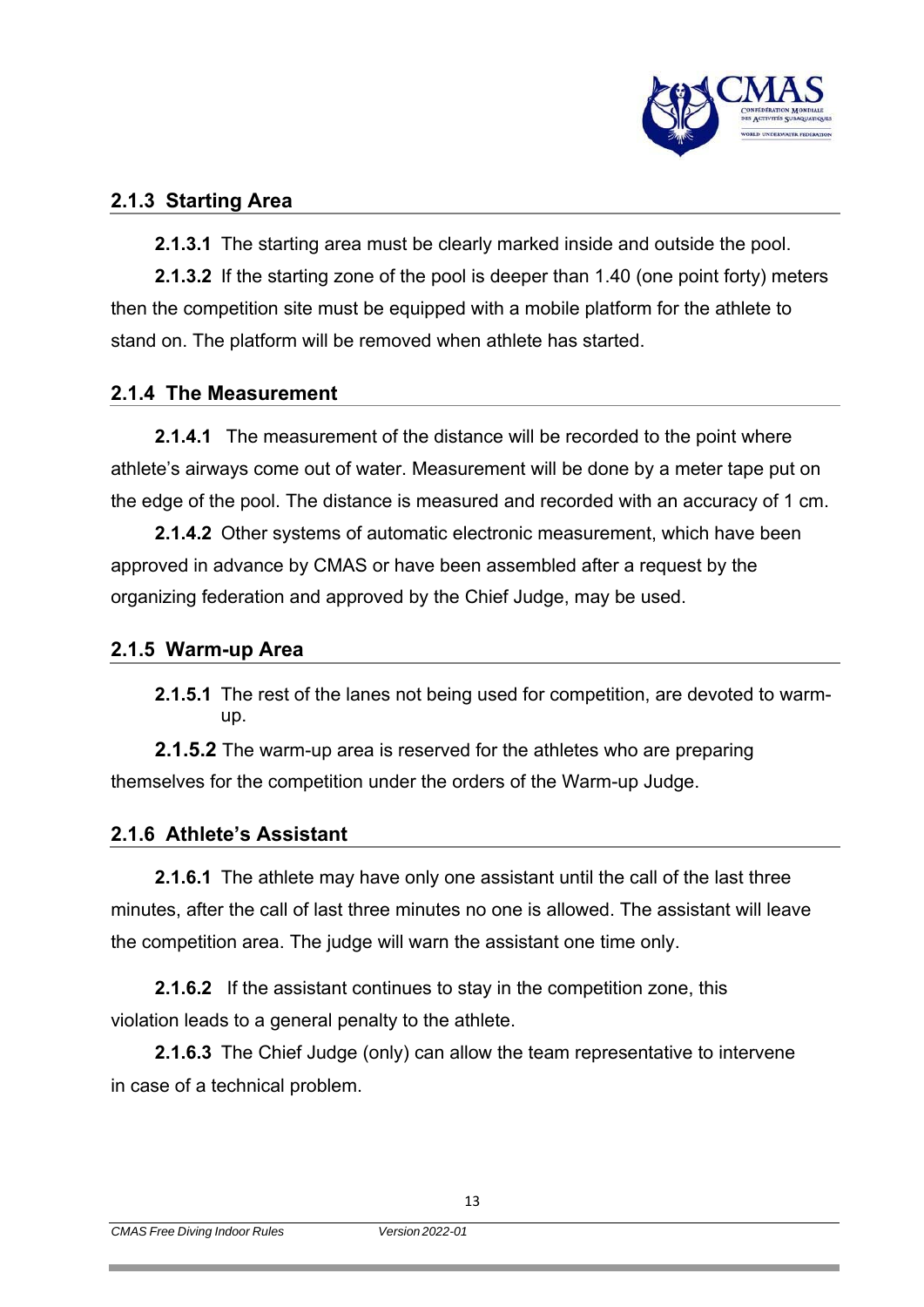

# 2.2 2 Conducting the competition

#### **2.2.1 Start**

**2.2.1.1** For any discipline the athlete can put his mouth under the water and can exhale several times during the warm up.

- **2.2.1.2** The athlete must start the phase of apnea at the starting point, touching the wall of the pool with any part of the body or the fins.
- **2.2.1.3** He is allowed to touch the wall after his airways are immersed if he was not in contact with the wall during immersion.
- **2.2.1.4** If he fails to be in contact with the wall at the start, then a general penalty is applied.

**2.2.1.5** The athlete must touch the wall of the swimming pool at each turn with a part of his body or the fins (any part of the fins).

#### **2.2.2 Horizontal Path**

**2.2.2.1** During the performance, the equipment or any part of the body except the airways can break the water's surface.

**2.2.2.2** The athlete must stay within the competition lane. If the full body comes out of the competition lane then a general penalty is applied. Partial strays are allowed.

**2.2.2.3** The final performance is measured to the point where the airways come out of the water.

**2.2.2.4** If he wants to ascend at the wall ends of the pool (start/turn walls) then 3 cases are possible:

- If the airways come out before the athlete touches the wall, the measurement of the performance will be done to the point where the airways came out of the water and the final performance will be lower than the multiple of the pool length.
- If the athlete touches the wall and then ascends, then the final performance will be an exact multiple of the pool length (i.e. 150m, 200m, etc. in 50m pools or 125m, 150m or 175m, etc. in 25m pool.)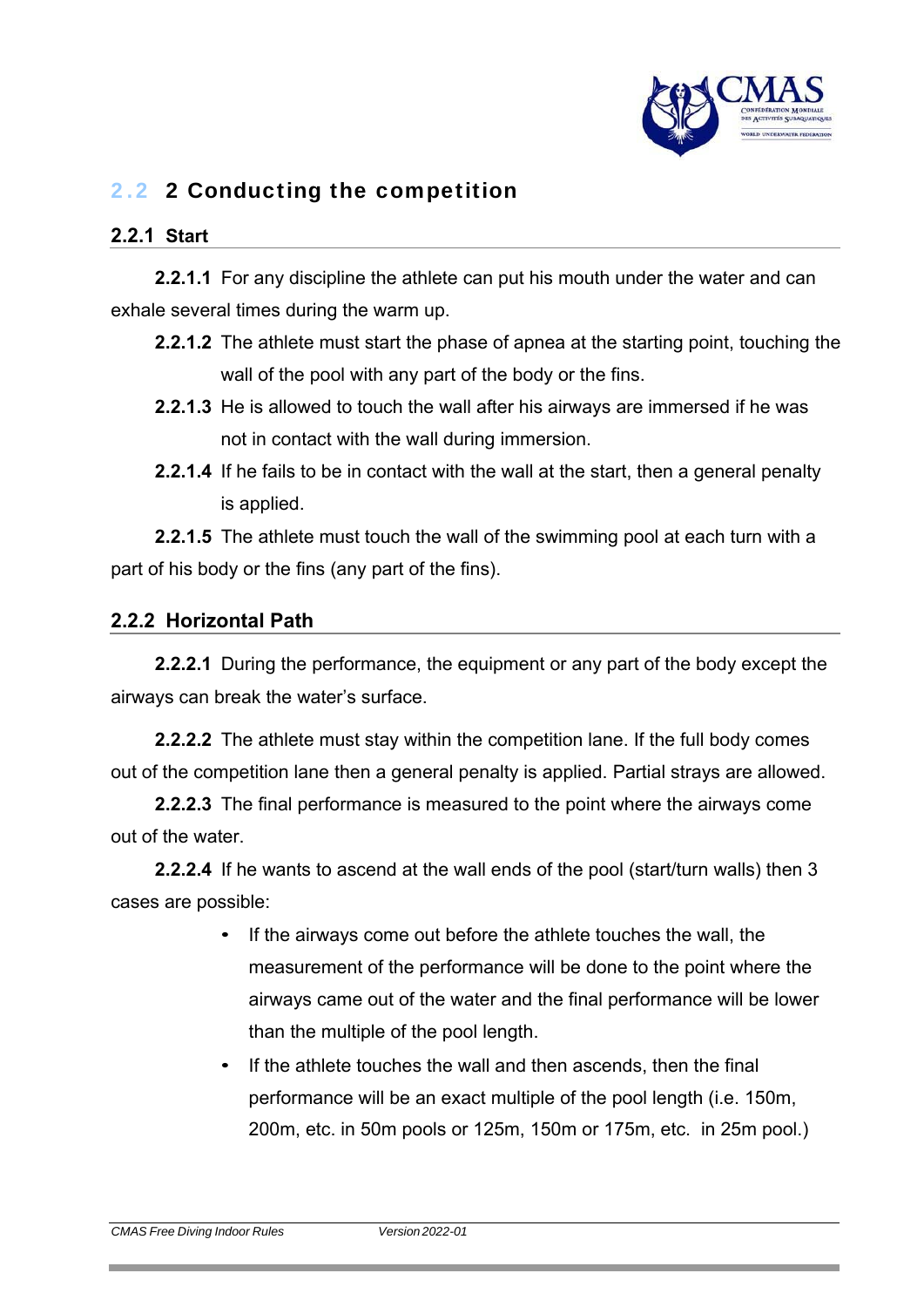

• If the athlete touches the wall, makes a complete "U" turn with the shoulders (turning the body 180 degrees) and then emerges, the measurement of the performance will be done to the point where the airways came out of the water and the final performance will be higher than the multiple of the pool length.

#### **2.2.3 Ascent**

**2.2.3.1** At the end of the attempt, the safeties may give the athlete, when he comes to the surface, a buoy which will help the athlete to recover while he holds it.

**2.2.3.2** For his performance to be validated, the athlete must successfully perform the End/Surface protocol.

**2.2.3.3** The athlete must not be helped in any way or touched for any reason before the end of the surface protocol (20 seconds ), unless he is in difficulty.

#### **2.2.4 Classification**

**2.2.4.1** The realized distance ( RD) can be less or more than the declared (PB).

**2.2.4.2** No penalty is applied for any difference between RD and declared PB

**2.2.4.3** In the case of a tie, the athletes will be classified "ex aequo".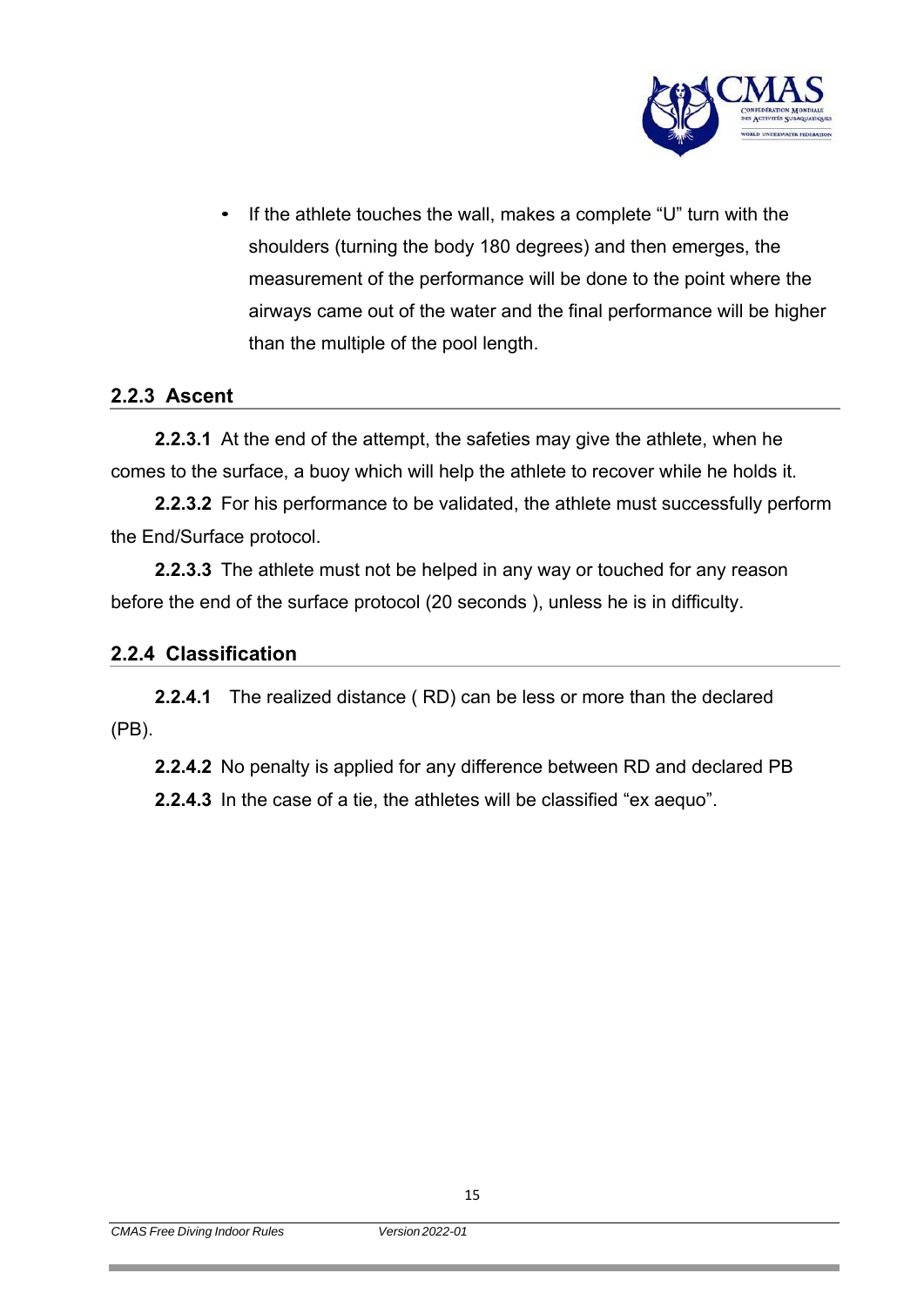

# **3. SPECIFIC RULES FOR STATIC**

# 3.1 **Organization of the Event**

#### **3.1.1 Competition Area**

**3.1.1.1** CMAS championships of static must take place in a swimming pool.

**3.1.1.2** The pool must be verified and validated by the CMAS Chief Judge.

**3.1.1.3** One lane or more, near the edge are used for the competition while the remaining lanes are reserved to assistant safety judges to ensure security.

**3.1.1.4** When multiple lanes are used, the competition area will be determined by Chief Judge. Spectators will only be allowed outside of the competition area.

**3.1.1.5** In order to assist the judges in their decisions, an official video of the event is mandatory to be recorded from the surface, recording the total attempt of the athlete, including entry and exit protocol.

#### **3.1.2 Athlete's Assistants**

**3.1.2.1** The athlete may have only one personal assistant on the edge or in the pool to help him during the attempt.

**3.1.2.2** This assistant can stay with the athlete in the competition area and in the pool, but must not shout, talk, touch or make gestures to assist or help the athlete during the Surface/Exit Protocol and until the judge shows the card.

#### **3.1.3 Time-keepers**

**3.1.3.1** The time-keepers start their stopwatches when the athlete immerses his airways after the TOP TIME, and stops them when the airways emerge.

**3.1.3.2** Immediately after the attempt they must write down the time displayed by their stopwatches on the time card which they hand over to the main time- keeper. At the same time, they take a photo and show their stopwatches for control.

16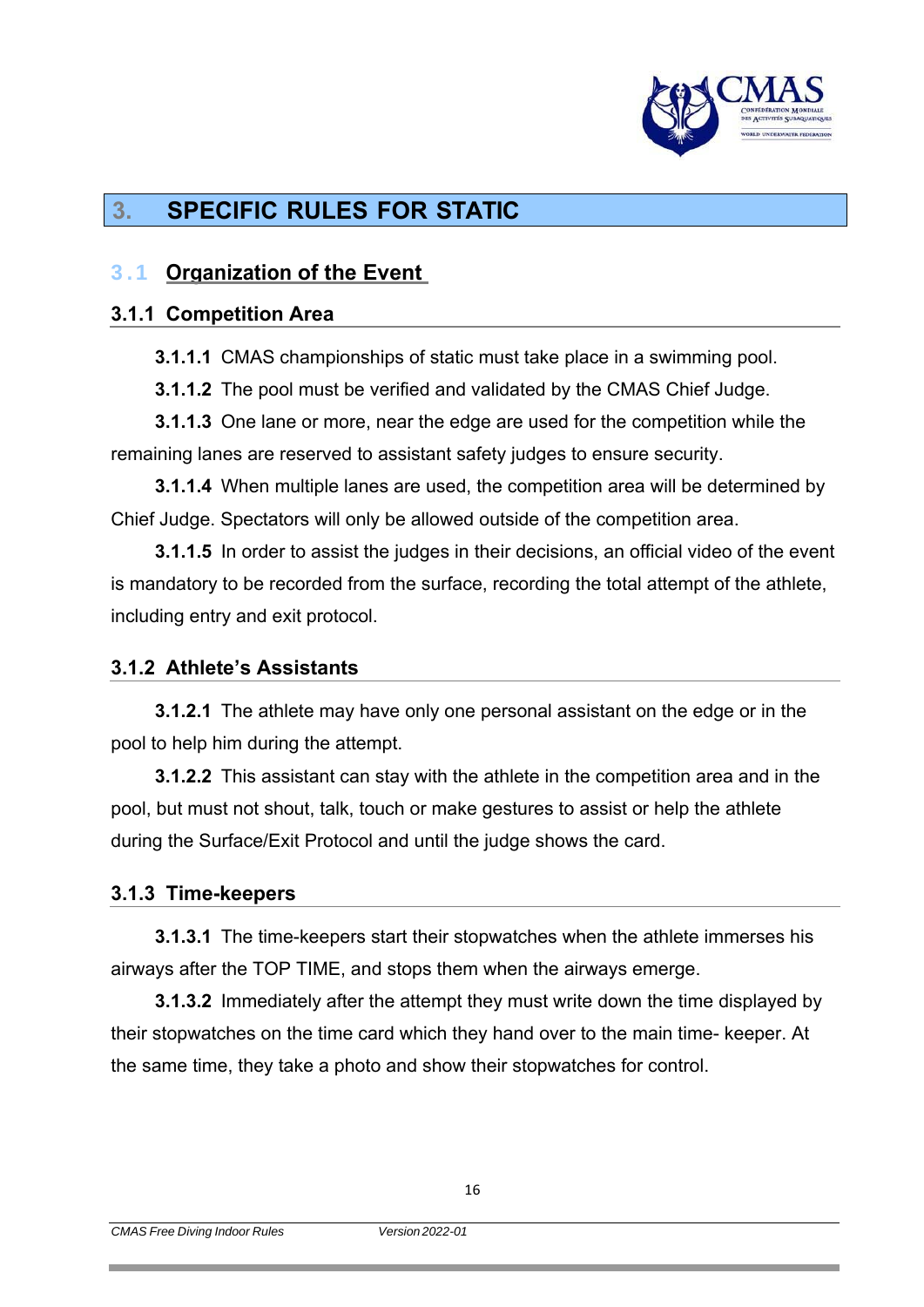

# 3.2 **Conducting the competition**

#### **3.2.1 Apnea**

**3.2.1.1** During the apnea the athlete is under the supervision of the surface judge.

**3.2.1.2** The safety control procedure consists of the judge communicating with the athlete by touch at regular time intervals during the apnea.

**3.2.1.3** The judge's signal and the response of the athlete must be agreed by the two before the beginning of the attempt.

**3.2.1.4** The first signal should be given one minute before the declared time (announced performance, or PB), the second signal 30 (thirty) seconds before the declared time, the third at 15 (fifteen) seconds before the declared time and another at the declared time. From there onwards (if the apnea goes beyond the declared time) the signals are given at intervals of 15 (fifteen) seconds.

**3.2.1.5** If the declared time is not an integer multiple of half-minutes, the time for the first signal is obtained by rounding down this time to the lower half-minute, thus determining the time of the first signal. This should be reminded to the athlete by the assistant judge just before the attempt.

**3.2.1.6** If the athlete does not respond to the assistant judge's signal with the appropriate response, the judge will touch the athlete once more. If the athlete persists in not responding, the judge will interrupt the event and bring the athlete to the surface, disqualifying him due to BO.

#### **3.2.2 Finishing**

**3.2.2.1** At the end of the attempt, the athlete must not be helped in any form or touched for any reason during the end protocol time for his attempt, unless he is in difficulty.

**3.2.2.2** The athlete can hold the line or the edge of the swimming pool.

**3.2.2.3** For his performance to be validated, the athlete must execute the End/Surface protocol.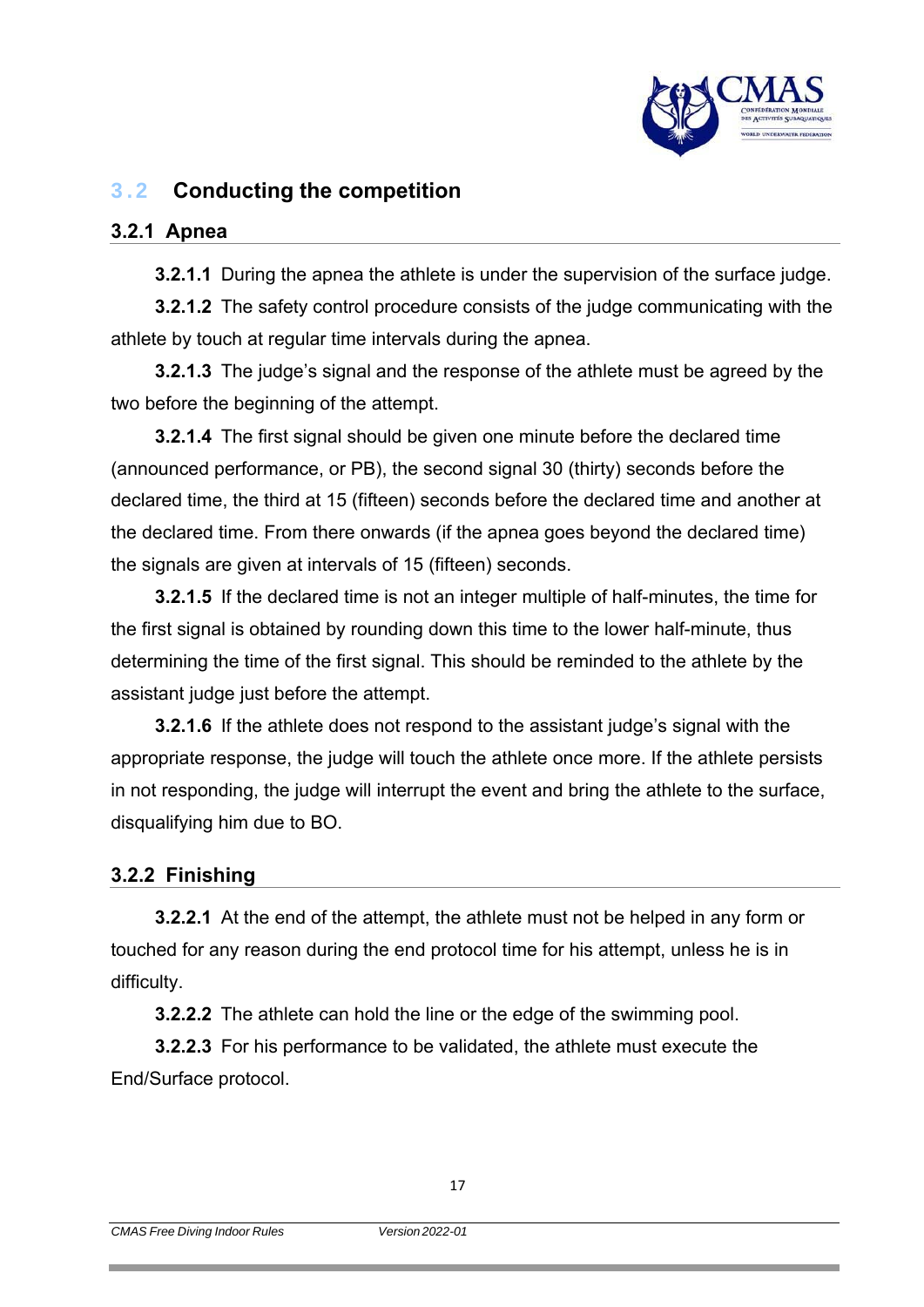

#### **3.2.3 Classification**

**3.2.3.1** The realized time of the athlete is calculated as a mean of the times recorded by the time keepers.

- **3.2.3.2** The time that will be used for the classification of the athletes is the effective time of the apnea.
- **3.2.3.3** The realized time (RT)can be less or more than the declared (PB)
- **3.2.3.4** No penalty is applied for any difference between RT and declared PB
- **3.2.3.5** In the case of a tie, the athletes will be classified "ex aequo".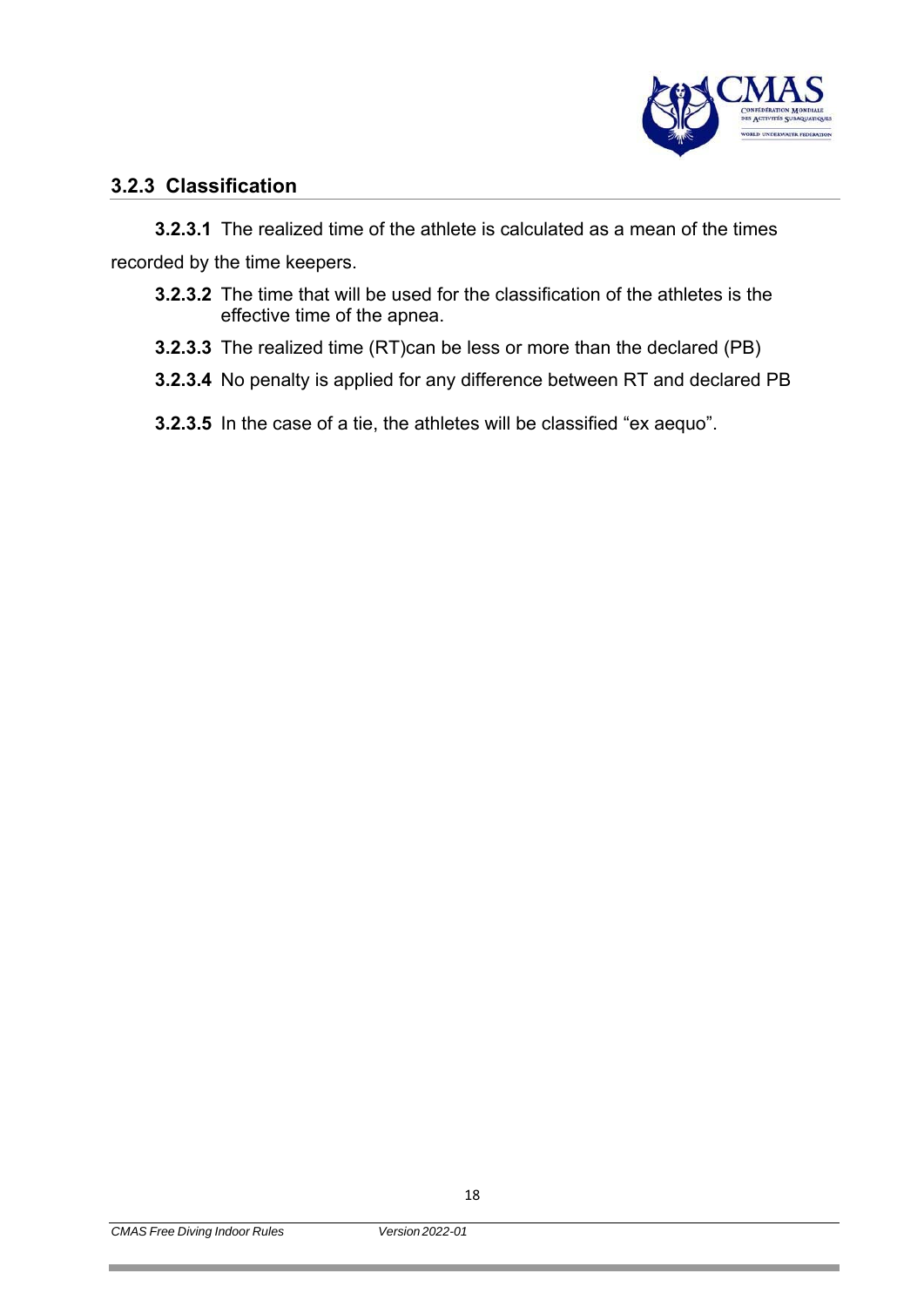

# **4. SPECIFIC RULES FOR SPEED AND ENDURANCE**

# 4.1 **Organization of the Event**

#### **4.1.1 Competition Area**

**4.1.1.1** CMAS championships of speed-endurance Freediving in swimming pools must take place in a 50-meter swimming pool, with a minimum depth of 1.40 (one point forty) meters. If the starting zone of the pool is deeper then 1.40 (one point forty) meters then the competition site must be equipped with a mobile platform for the athlete to stand on. The platform will be removed when athlete has started.

**4.1.1.2** Every lane can be used for the competition.

**4.1.1.3** A "T" mark of at least 20 (twenty) cm width must be set out on the bottom of the swimming pool at a distance of two meters from the start and two meters before the turn.

**4.1.1.4** There must be an electronic pad at the edges of each competition lane.

**4.1.1.5** For speed-endurance events the athletes must already be in the water.

**4.1.1.6** The athlete must have contact with the pool wall up to the starting signal and immerse his airways while continuing to touch to the wall. He is allowed to touch the wall after his airways are immersed if he was not in contact with the wall during immersion.

**4.1.1.7** When multiple lanes are used, the competition area will be determined by the Chief Judge. The public will only be allowed outside of the competition area.

**4.1.1.8** In order to assist the judges in their decisions, an official video of the event should be recorded from the surface, recording the total attempt of the athlete, including entry and exit protocol.

#### **4.1.2 The Lane and Turn Judges**

**4.1.2.1** They are nominated to each lane by the Chief Judge.

**4.1.2.2** They must check the athletes turn according to the rules.

**4.1.2.3** They report any rule violation to the Chief Judge.

#### **4.1.3 Time-Keepers**

**4.1.3.1** The primary time measurement is done by the electronic pad but as a failsafe, the time-keepers record the times of the athletes for whom they are responsible.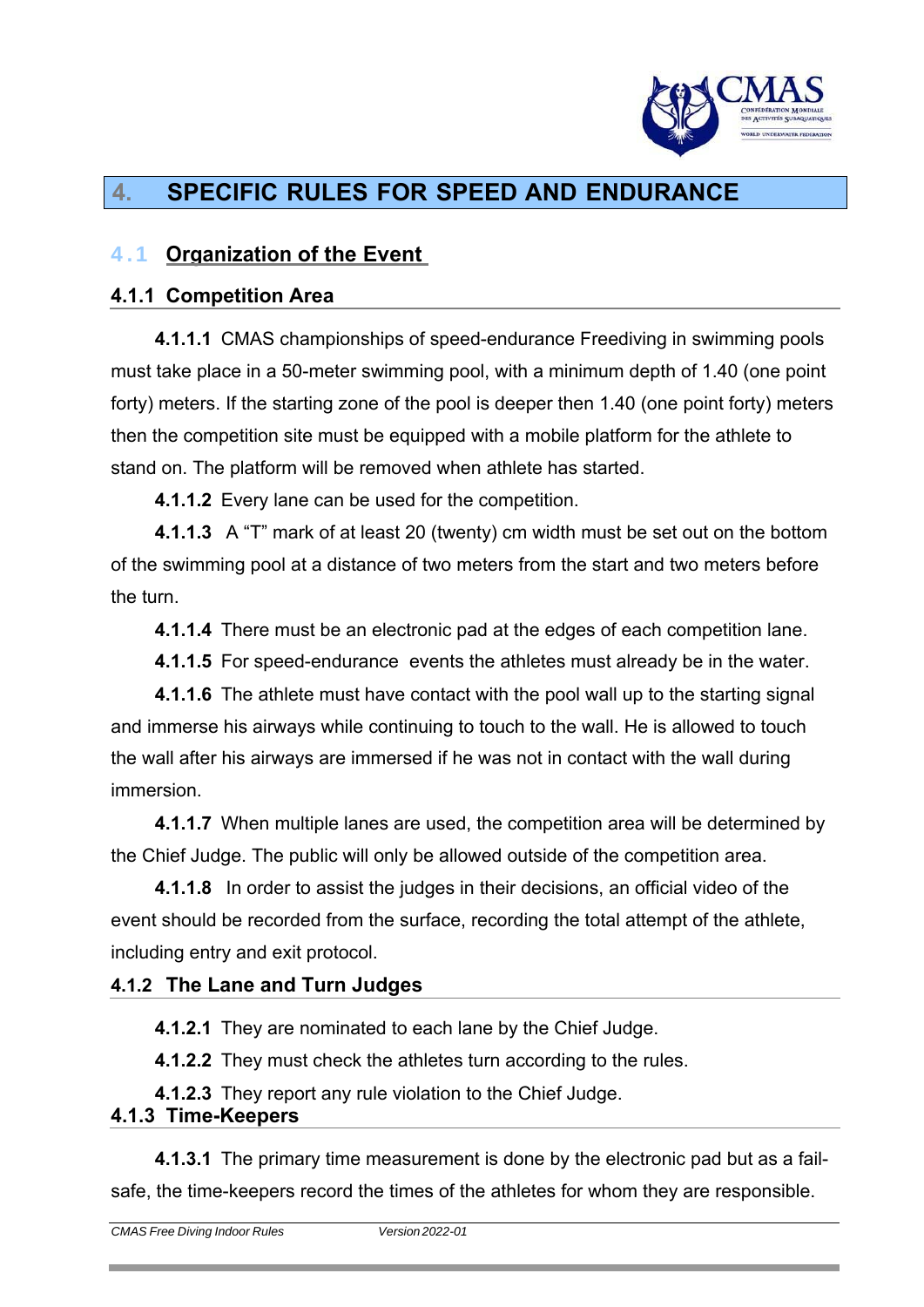

**4.1.3.2** At the signal of the start, the time-keepers start their stopwatches and stop them when the athlete has touched the finishing pad. Immediately after the attempt they must write the time displayed by their stopwatches on the time card, which they hand over to the main time-keeper. At the same time, they take a photo of the stopwatch and show their stopwatches for control.

**4.1.3.3** Their task is also to check that the turns and the finish are in accordance with the rules

# 4.2 **Conducting the Competition**

#### **4.2.1 Descent**

**4.2.1.1** The athlete must start by touching the wall of the pool with any part of the body or fins and begin the phase of apnea before he has disconnected from the wall.

**4.2.1.2** The athlete must touch the wall of the swimming pool at each turn with a part of his body or fins.

**4.2.1.3** The athlete cannot start before the "Top Time" otherwise a "False Start" will be declared.

#### **4.2.2 Horizontal Path**

**4.2.2.1** During the rest of the horizontal path, only the equipment or any part of the body, except the airways, can break the water's surface.

**4.2.2.2** A time of recovery between successive apneas (every 50 m) in a speedendurance event is allowed.

**4.2.2.3** When the athlete comes to the end of the lane, he is not allowed to breathe before touching the wall. This is obligatory for all the turns and at the end of the attempt.

20